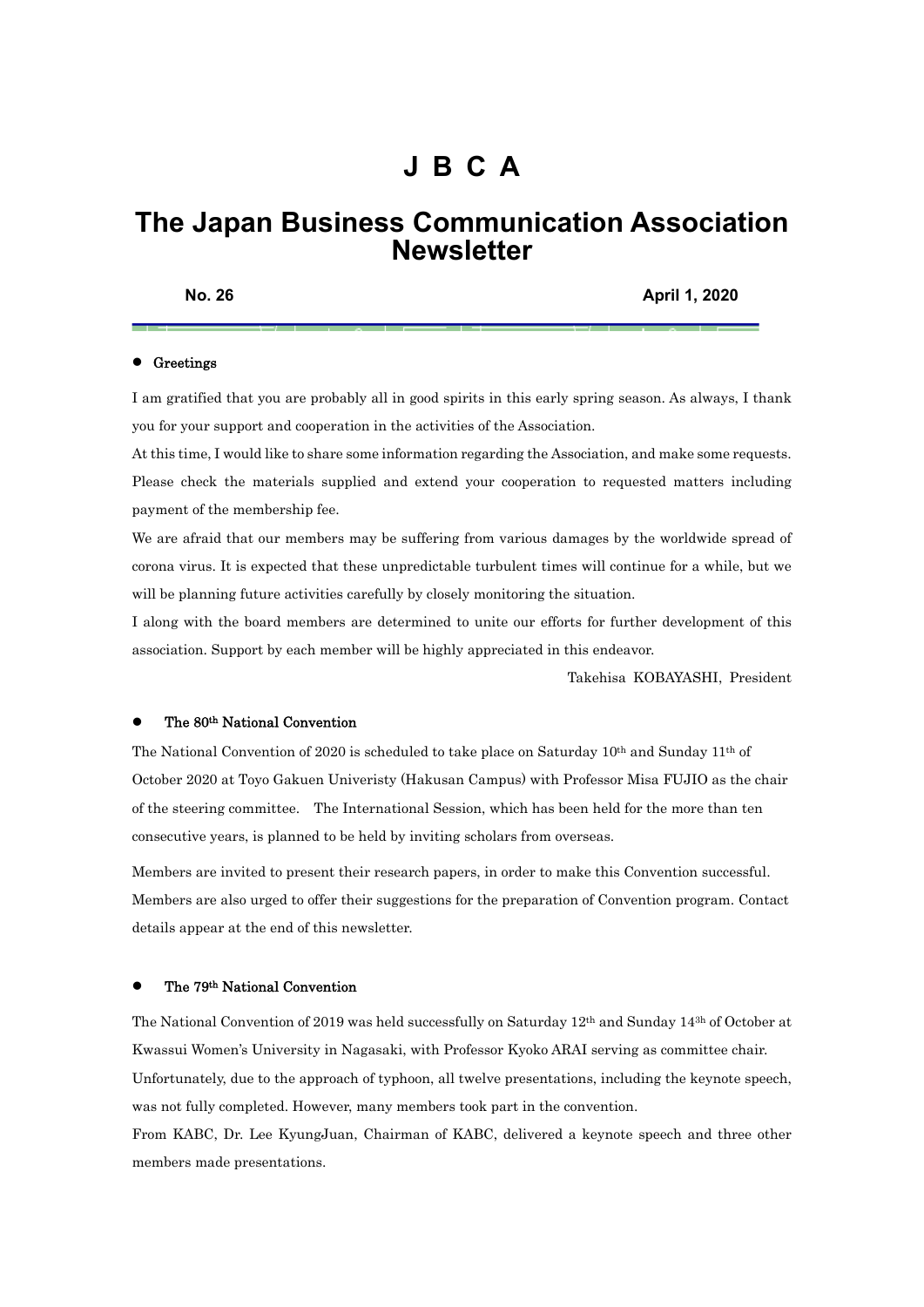I would like to thank Prof. Kyoko ARAI, who was the chair of the steering committee, and all those involved for having made this Convention a success. Thank you very much.

#### International exchange news

Korea Association for Business Communication (KABC), with whom JBCA has concluded MOU, held its annual Conference during the Total Academic Conference of Korea Management Association in August. Due to the circumstances of the organizer, we could not attend this conference.

In addition, ABC, with whom JBCA has concluded MOU, held its 84th Annual International Conference from October 23<sup>rd</sup> to 26<sup>th</sup> in Detroit, Michigan. Eight people from JBCA took part in this ABC Annual International Conference and seven members made paper presentations which includes a panel discussion.

Also, the 16th ABC Asia-Pacific Conference was held jointly with WCA, World Communication Association, at Massey University in Wellington, New Zealand, from July 8th to 12th 2019.

Through these conferences, JBCA members were able to further deepen our relationships with various researchers throughout the world.

#### Information on next International Conferences

We will make an announcement of next KABC international conference during upon confirming its detail. The 85th Annual International Conference by ABC is scheduled to be held in San Diego, California from October 28th to 31st 2020.

Taking this opportunity, I would like to thank those who have been supporting these international conferences.

## New Members and Update of JBCA Membership Status

At the 79th Convention in 2019, 11 new members were admitted, including 5 regular members, 3 general members and 3 graduate student members. As at the end of the 79<sup>th</sup> (2019) National Convention, total membership count was 173 members (consisting of 4 honorary members, 134 regular members, 25 general members, 6 graduate student members, 1 corporate member and 3 supporting corporate members). Please refer to the table below for the membership status.

Meanwhile, the following 12 members withdrew from the Association: Takako MAEDA, Shinichi KOBAYASHI, Yukio SEKINE, Takao NAKAJYO, Yoji NAKASAKO, Junzo HAYASHI, Ro TOU, Morihiro SHIRAUZU, Aki KITANI, Jun UEDA, Tomonori NAKAMURA, Shigeru NAKAHATA and membership of the following 18 people were terminated: Fukuichi ASADA, Ryo KIRIMURA, Mitsukata SANO, Kinuyo SHIMIZU, Sojin CHO, Yushi NOZUE, Sarah Louisa Birchley, Philip McCasland, Tadashi ITO, Yuriko KATSURA, Iku FUKIDA, Motoki SUZUKI, Kunihiro NAKAO, Ryusuke FUKUMIZU, Kiichiro MANABE, Hironori ICHIKI, Kimiaki SUMITA, Mai TSUCHIYA.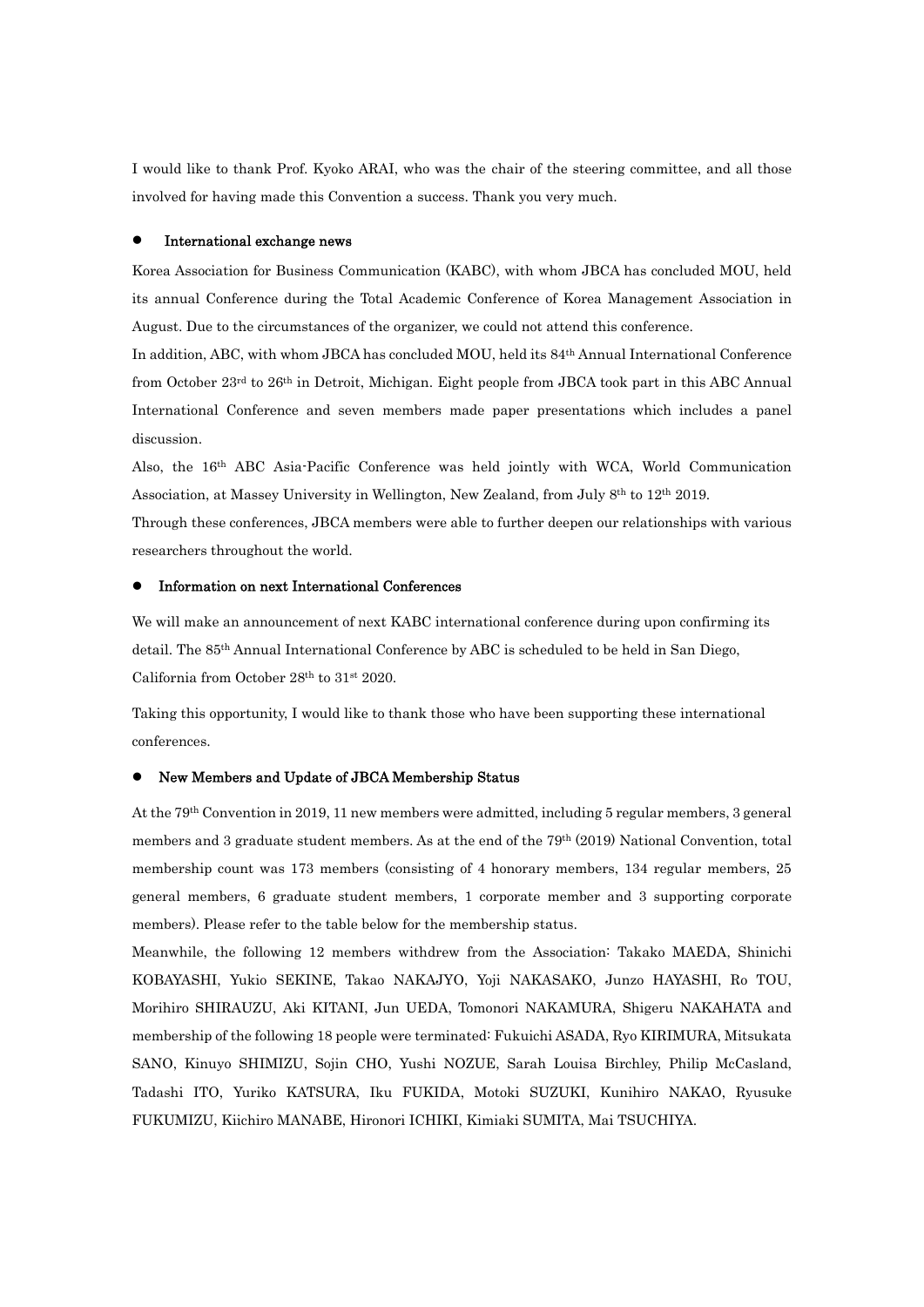| New members (In random order) |  |  |
|-------------------------------|--|--|
|                               |  |  |

| Type     | Name               | Affiliation                            | Chapter |
|----------|--------------------|----------------------------------------|---------|
| General  | Aki KITANI         | Deloitte Tohmatsu                      | Kanto   |
| Regular  | Kaori NISHIHATA    | Tokyo University of Foreign<br>Studies | Kanto   |
| Regular  | Saeko UJIIE        | Kokushikan Univeristy                  | Kanto   |
| Regular  | Makiko KANDA       | Josai Univeristy                       | Kanto   |
| Graduate | Haruo ANO          | Tokyo University                       | Kanto   |
| Graduate | Satomi URA         | Meisei University                      | Kanto   |
| Graduate | Kotaro UNO         | Toyo University                        | Kanto   |
| Regular  | Akira HACHISU      | <b>Toyo University</b>                 | Kanto   |
| Regular  | Kiyotaka TAKAHASHI | Kanagawa Aihara High School            | Kanto   |
| General  | Tetsuharu MATSUOKA | Panasonic                              | Kansai  |
| General  | Yukina SAKAMOTO    | Nippon Steel                           | Kanto   |

# JBCA Membership Status

| Membership Type   | End of 2019 General Meeting | End 2018 General Meeting |
|-------------------|-----------------------------|--------------------------|
| Honorary          | 4                           | 4                        |
| Regular           | 134                         | 147                      |
| General           | 25                          | 30                       |
| Graduate Students | 6                           | 7                        |
| Corporate         | 1                           | 1                        |
| Supporting        | $\boldsymbol{3}$            | $\,3$                    |
| Total             | 173                         | 192                      |
| Withdrawals       | 30                          | 11                       |
| New Members       | 11                          | 10                       |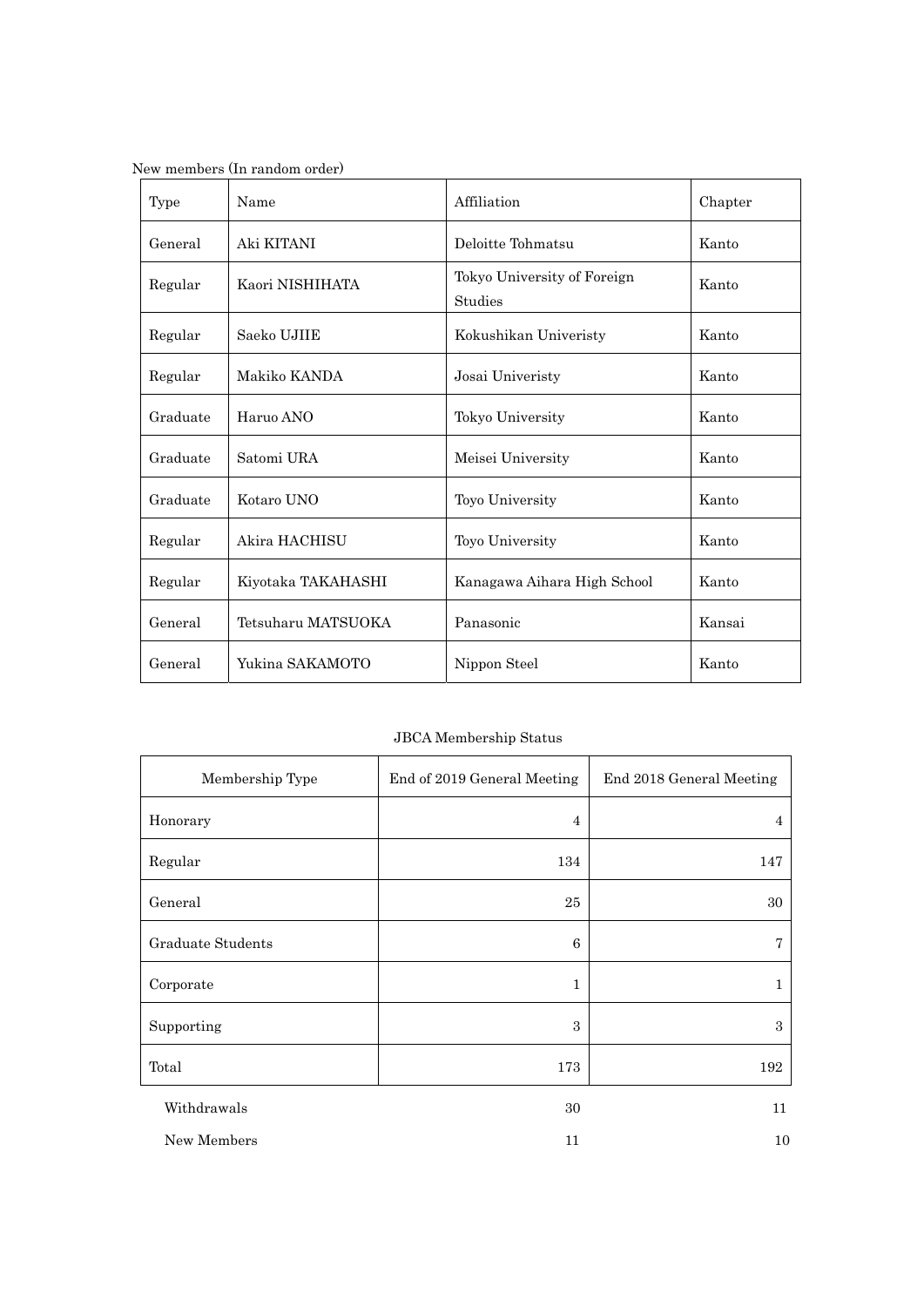### Call for Papers

The Association invites members to present papers at the upcoming national convention, as scheduled for October 10 (Saturday) and 11 (Sunday) at Toyo University. Please note that the deadline for proposals is June 15 (Monday).

## JBCA Award Winner

Prof. Misa FUJIO, Toyo University, won the JBCA Award at the 79<sup>th</sup> National Convention. The awarded paper "Challenges Facing Globally-Minded Leaders in a Japanese-European Joint Venture Company" was recognized as an outstanding research work, which contributes to the progress of the association and became the first award recipient. Regarding the 2019 JBCA Encouragement Award, there was no paper applicable and there was no submission for the Rookie of the Year Award.

### Call for JBCA Award application

We call for 2020 JBCA Award application. Please refer to the detail information on JBCA website. We anticipate your applications for the award. Applications for this year's award must be submitted between April 1st (Wednesday) and April 30th (Thursday) 2020.

## Information on Boueki Jitsumu Kenti held by Boueki Jitsumu Kentei Kyokai (Level A, B, C)

Boueki Jitsumu Kentei Kyokai manages the Boueki Jitsumu Kentei (Level A, B, C). Please refer to the homepage for further detail on the exam's schedule and seminars. Relevant text books are also sold by the Boueki Jitsumu Kentei Kyokai.

#### Annual Membership Fees

It is the time of the year that members are kindly reminded to remit their annual membership fees for this year (2020). Your regular or general membership fee of JPY 8000, or graduate student fee of JPY 4000, can be paid by using the enclosed JP Bank payment form. (Account number: 00110-20485445, Account Name: The Japan Business Communication Association)

## JBCA Outline

The Japan Business Communication Association is a well-established academic society with a history of over 80 years. Initially established as the Japan Business English Association, the Association is a member of both the Union of National Economic Associations in Japan and the Science Council of Japan. In 2002, after careful consideration, the Board of directors decided to change the name of the Association to the Japan Business Communication Association, thanks to the great efforts of former President Takao NORISADA and other directors. The change signified the intention of the Association to further improve the academic quality of its activities.

Activities of the Association headquarters:

Main activities include an annual National Convention (customarily in October), our annual bulletin and other publications. The Association relies solely upon membership fees to finance its activities. Your support is greatly appreciated.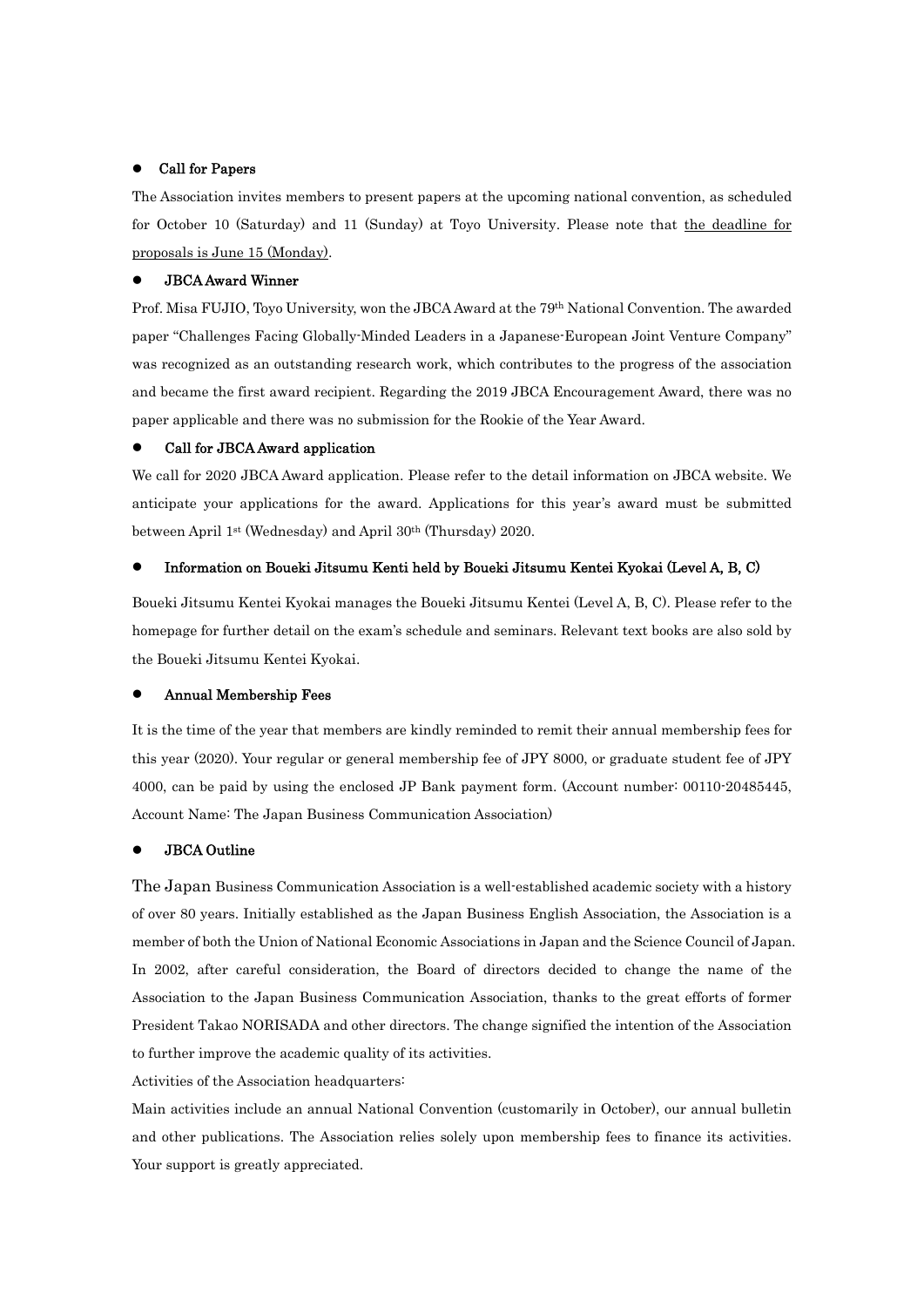#### Becoming a Member

In FY2012, the Association relaxed the membership requirements significantly. In addition to regular membership, general and graduate school memberships were introduced. Through this change, the Association wishes to enlarge its membership, invigorate the organization, and improve the academic quality of its activities. Members are kindly requested to recommend qualified prospects to join the Association.

### Activities of regional chapters

JBCA has three regional chapters in Kanto, Kansai, and Kyushu/Yamaguchi. Each chapter holds two or more regional meetings each fiscal year, which are held separately from the National Convention. All members belong to local chapters.

## Regional chapter secretariats and presidents

Kanto Chapter

Prof. Misa FUJIO Faculty of Business Administration, Toyo University President, JBCA Kanto Chapter 5-28-20 Hakusan, Bunkyo-ku, Tokyo 112-8606 Phone: 03-3945-7295 (direct) FAX : 03-3945-7477 (faculty office) E-mail:  $misa.fujio@gmial.com / misa-f@toyo.jp$ 

Kansai Chapter

Prof. Ken NAGANUMA Faculty of Commerce, Doshisha University President, JBCA Kansai Chapter Karasuma-higashi-iru, Imadegawa-dori, Kamigyo-ku, Kyoto-shi 602-8580 Phone: 075-251-3689 E-mail: knaganum@mail.doshisha.ac.jp